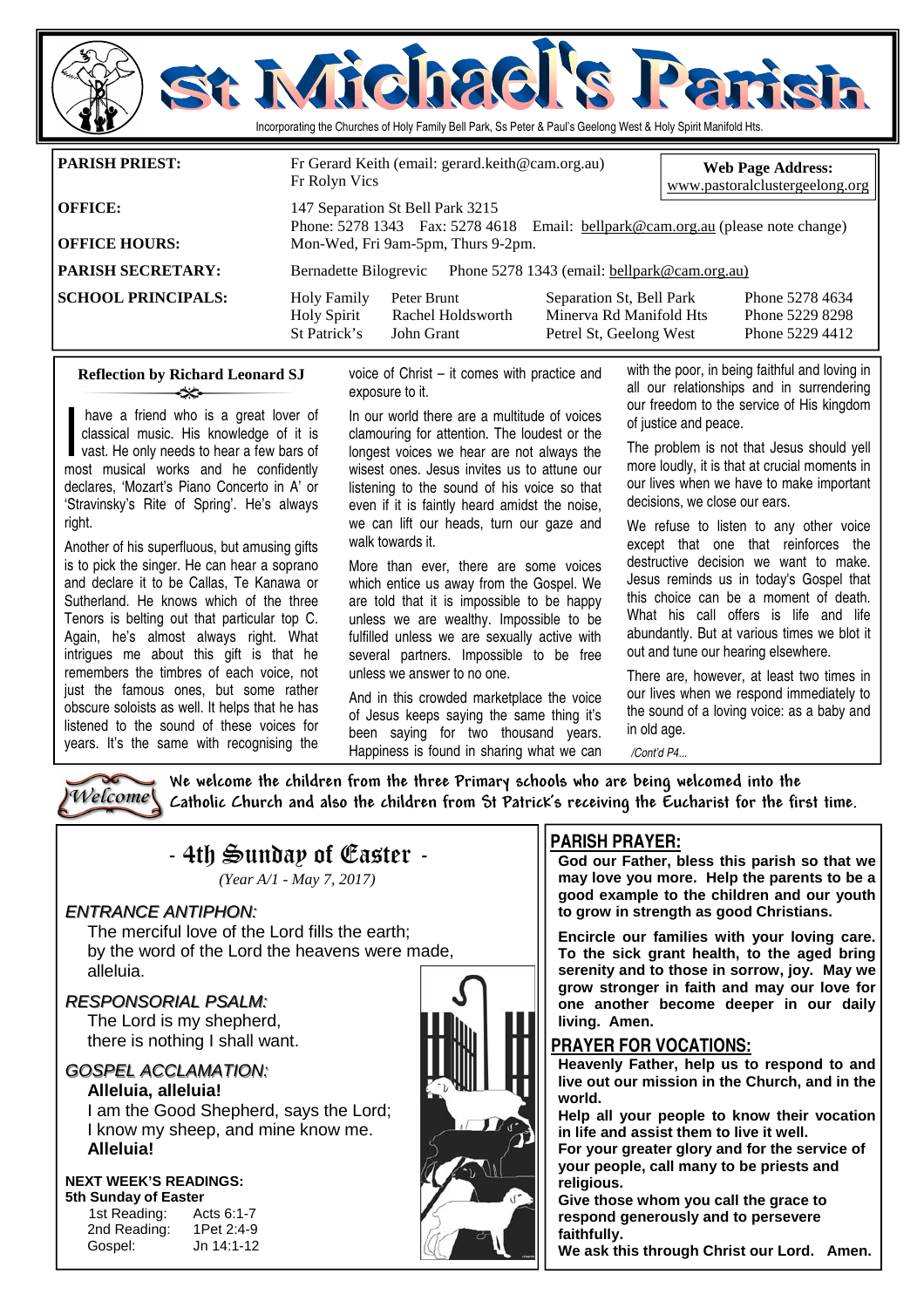# The St Michael's Parish at Prayer

## WEEKEND MASSES: Holy Family, Bell Park: Holy Spirit, Manifold Hts: Ss Peter & Paul's, Geelong West: English… 8am and 9.30am Sunday 6.00pm Saturday 5.00pm Saturday Croatian… 11am Sunday 11am 1st, 3rd & 5th Sundays 11am 2nd & 4th Sundays Slovenian.. 12.15pm every 2nd Sunday of the month WEEKDAY MASSES: **Holy Family:** 9.15am Tues, 9.15am Thurs **Holy Spirit:** 9.00am Wed, 11am Fri and 9am 1st Sat. **Reconciliation after Saturday Mass Grace McKellar Centre:** 10.15am - 1st Tuesday **Maryville Nursing Home:** 11am 1st & 3rd Friday **Multicultural Centre:** 1.30pm - 1st Friday; **Vincentian Village:** 3.00pm 1st & 3rd Monday, (2nd & 4th Communion Service) **St John of God Hospital:** 11.30am every Thursday in SJOG Chapel BAPTISMS: 1st & 3rd Sundays 12noon at Holy Spirit, 2nd & 4th Sundays 12noon at Ss P&P, 3rd Sunday 2pm at Holy Family COMMUNAL PRAYER: **Mon...** Holy Family Women's Prayer Group 10.00am Holy Family Community Centre **Tues Integrals According to the Superior Community Centre** 5.30pm **Holy Family Community Centre Wed...** Prayer of the Church **Prayer of the Church Before 9am Mass** Holy Spirit Church Before 9am Mass and Holy Spirit Church Centre Church Centre Church Centre Church Centre Church Spirit Church Centre Church Spirit Cent Wed... **Holy Family Women's Prayer Group** 10.00am **Thurs...** Italian Prayer Group 10.00am St Patrick's Chapel **Fri...** Adoration of the Blessed Sacrament **After 11am Mass** Holy Spirit Church **Fri... Divine Mercy Constant Church 3.00pm** Holy Spirit Church Holy Spirit Church **Sat... Rosary Rosary Reserves After 9am Mass Holy Spirit Church**

## **OUR LADY'S STATUE:**

If anyone would like to have Our Lady's Statue or if you could spare an hour a month to help, ph Tina Montalto on 5278 9314.

# AS A COMMUNITY WE PRAY FOR:

| <b>RECENT DEATHS:</b>     | Joanne Straughan, Joe Gwizdek, Fr Patrick Creed, Sabato Merola                                                               |
|---------------------------|------------------------------------------------------------------------------------------------------------------------------|
| <b>ANNIVERSARIES:</b>     | Margaret Bohan, Ron Smith, Teresa Hogan, Carmel & Joe Phelan, Ken Gallagher,<br>Maria-Grazia Lombardo, Nicholas (Nick) Hoare |
| <b>BAPTISMS:</b>          | Natalie & Vivienne Chung, Isabella Torney, Joseph Condro, Finn Gunning, Louis<br>McMahon, Patrick McVilly                    |
| <b>PRAY FOR THE SICK:</b> | Anita Capicchiano, June Smith, Cheryl Lambert, Ana Siketa, Johann Angerbaure,<br><b>Hilary Thornton</b>                      |

*Please note: After approx five weeks names will be deleted from the sick list . Please phone the office on 5278 1343.*

# Roster for Next Sunday, May 14, 2017

(2nd Sunday of the Month)

## **HOLY FAMILY 8.00AM 9.30AM** Commentators M Howard C Simpson Lectors **FO'Neill** FO'Neill **D** Lunn, A Negro Welcomers C Marcantonio, V Resciniti, E Glynn Projectionist **R** Allum **C Resciniti**

## **HOLY SPIRIT: 6.00PM**

**Commentators** Lectors J Ryan **Welcomers** Projectionist J Lynch

Special Ministers R O'Neill, E Ryan, L Vannata

## **Ss PETER & PAUL'S: 5.00PM 11.00AM**

Commentators M Bohan E Strzelecki Lectors **P** Power **P** Power M Martin Special Ministers **P McGlinchey Community** E Strzelecki Welcomers **D** D Dougherty Projectionist B Middleton

Special Ministers **R** Allum, J Genova, C Marcantonio **H** Verdnik, M Baird, J Sheahan, M Perera,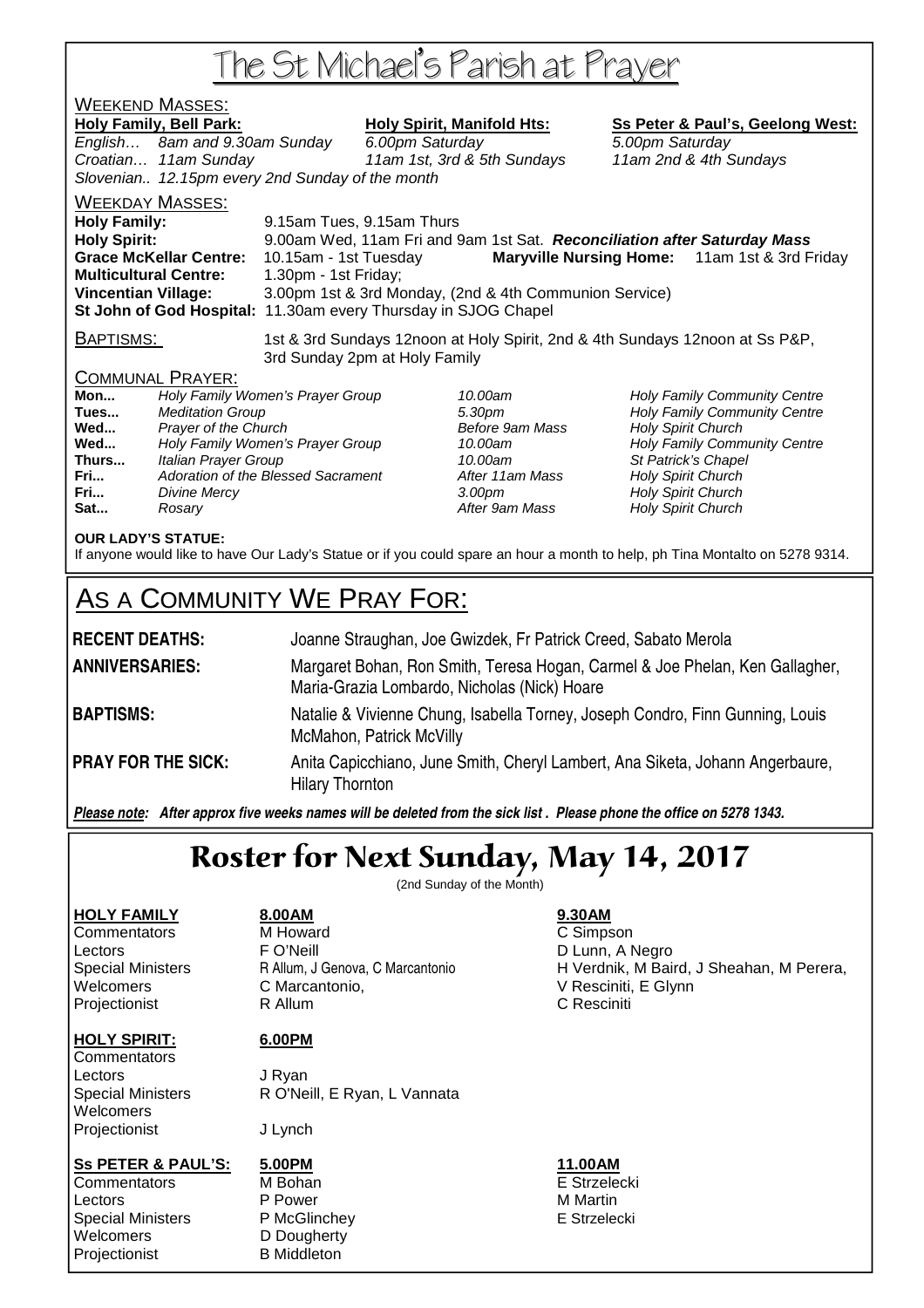## Recurring Activities in St Michael's:

**St Michael's Luncheon…** First Sunday of each month at the Holy Spirit Hall from 12noon. BYO food and drink to share. **Holy Family Luncheon..** Third Sunday of each month at the Community Centre from 12noon. **BYO casserole & drink to share. Holy Family Women's Group…** First Monday evening of each month at the Community Centre 6.30pm (Winter), 7.00pm (D'light savings) **St Vincent de Paul…** Holy Family meet 1st and 3rd Tuesdays at the Community Centre 7.30pm. Holy Spirit meets 1st and 3rd Tuesdays 7.00pm in Holy Spirit Hall **Legion of Mary…** Every Friday 9.30am in the Holy Family Community Centre **Baptism Preps 4th Mondays 7.30pm in the Community Centre Holy Family Choir Practice…** Every Wednesday night at Holy Family Church 7pm **Manifold CWL... Holy Spirit Hall, 1st Wednesdays in the month Italian Mass…** First Thursday of the month in St Patrick's Chapel 2nd Tues of each month, 6.15pm at Capri Receptions. Dinner/Guest Speaker - ph 0431 959 584

*If you wish to know more about these groups, as well as about our Sacramental Program for children in non-Catholic schools, our Baptism and Wedding procedures, our Partnership with the Columbans in the Philippines and so on, please visit our webpage: www.pastoralclustergeelong.org*

### \_\_\_\_\_\_\_\_\_\_\_\_\_\_\_\_\_\_\_\_\_\_\_\_\_\_\_\_\_\_\_\_\_\_\_\_\_\_\_\_\_\_\_\_\_\_\_\_\_\_\_\_\_\_\_\_\_\_\_\_\_\_\_\_\_\_\_\_\_\_\_\_\_\_\_\_\_\_\_\_\_\_\_\_\_\_\_\_\_\_\_\_\_\_\_\_\_\_\_\_\_\_\_\_\_\_\_\_\_\_\_\_\_\_\_\_\_\_\_\_\_\_\_\_\_\_\_\_\_\_\_\_\_\_\_\_\_\_\_\_\_\_\_\_\_\_\_\_\_\_\_\_\_\_\_\_\_\_\_\_\_\_\_\_\_\_\_\_\_\_\_\_\_\_\_\_\_\_\_\_\_\_\_\_\_\_\_\_\_\_\_\_\_\_\_\_\_ FAREWELL TO TRISH - FRIENDLY FRIDAY

Parishioners are warmly welcome to a "Friendly Friday" afternoon tea to say farewell and thankyou to Trish Stickland, the Parish Manager.

 Date: Friday 12th May Time: 4.00-5.30pm Place: Parish Office, 147 Separation St Bell Park

To assist with catering please fill in the clipboard at the back of each Church.

## EASTER CONCERT:

Last Saturday we had an enjoyable and entertaining concert at the Holy Family Church. We were entertained by the Quinal siblings and the Filipino Harmonica choir. Not only was it an enjoyable afternoon but the concert raised **\$2,410** for the Kuya Centre. Special thanks to **Fr Rolyn** who oversaw the organisation of the day and did a wonderful rendition of *Over the Rainbow*. Also thanks to the singers and musicians who donated their time and to those who supported the event.

## Liturgy in the Cluster:

**May 7... Extra Mass at Ss Peter & Paul's** - 9.30am First Eucharist for the children of St Pat's **Welcome of Primary School Aged Children into the Catholic Church** - 9.30am Holy Family **Extra Mass at Ss Peter & Paul's** - 11am First Eucharist for the children of St Pat's **May 12... Mothers' Day Mass at St Pat's** - 9.15am

**May 13... Mothers' Day Mass at Holy Spirit** - 6.00pm Gr 1/2 children of Holy Spirit School involved

**May 14... Mothers' Day Mass at Holy Family -** 9.30am Gr 1/2 children of Holy Family School involved

## **HOLY FAMILY LEGION OF MARY:**

Please join us to celebrate the Feast Day of Our Lady Help of Christians - **Saturday 20th May at Ss Peter and Paul's** with Rosary 4.30pm, Mass at 5pm. At **Holy Spirit** we will have **Mass at 9am on Wednesday 24th May**, the Feast Day of Our Lady Help of Christians.



## **OFFICE NEWS:**

- ♦ **PLEASE NOTE:** As part of the amalgamation process, the recommendation was that we change our email address from **cluster@cam.org.au** to **bellpark@cam.org.au** - which we have done.
- ♦ **OFFICE CLOSURE:** The parish office will be closed on **Monday May 8th.**
- **Thanksgiving Envelope Pickup (this weekend)** Envelope numbers relate to the parish church you usually attend.
	- 1-999 (Holy Family)
	- 1000-1999 (Holy Spirit)<br>2000-2999 (Ss Peter &
	- (Ss Peter & Paul's)

 Please check your envelope number. If it does NOT correspond to the church you usually attend (as above), please contact Bernadette at the Parish Office THIS WEEK.

*Any other Thanksgiving questions or issues, please contact Bernadette at the Office on 5278 1343 or email bellpark@cam.org.au*

There is a set of envelopes for all **weekly and monthly** contributors in the foyer today. With changes to Masses, some people may now go to a different church in the parish. If you can't see your set of envelopes in the back of this Church today, please contact the office to see where they were sent. Please let us know which Church you prefer for next time. They are in order, alphabetically by STREET. Please take a pink sheet if you would like to start giving. If pledge information on your receipt needs to be updated, please contact Bernadette on 5278 1343 or email bellpark@cam.org.au. Thankyou all for your continuing regular support.